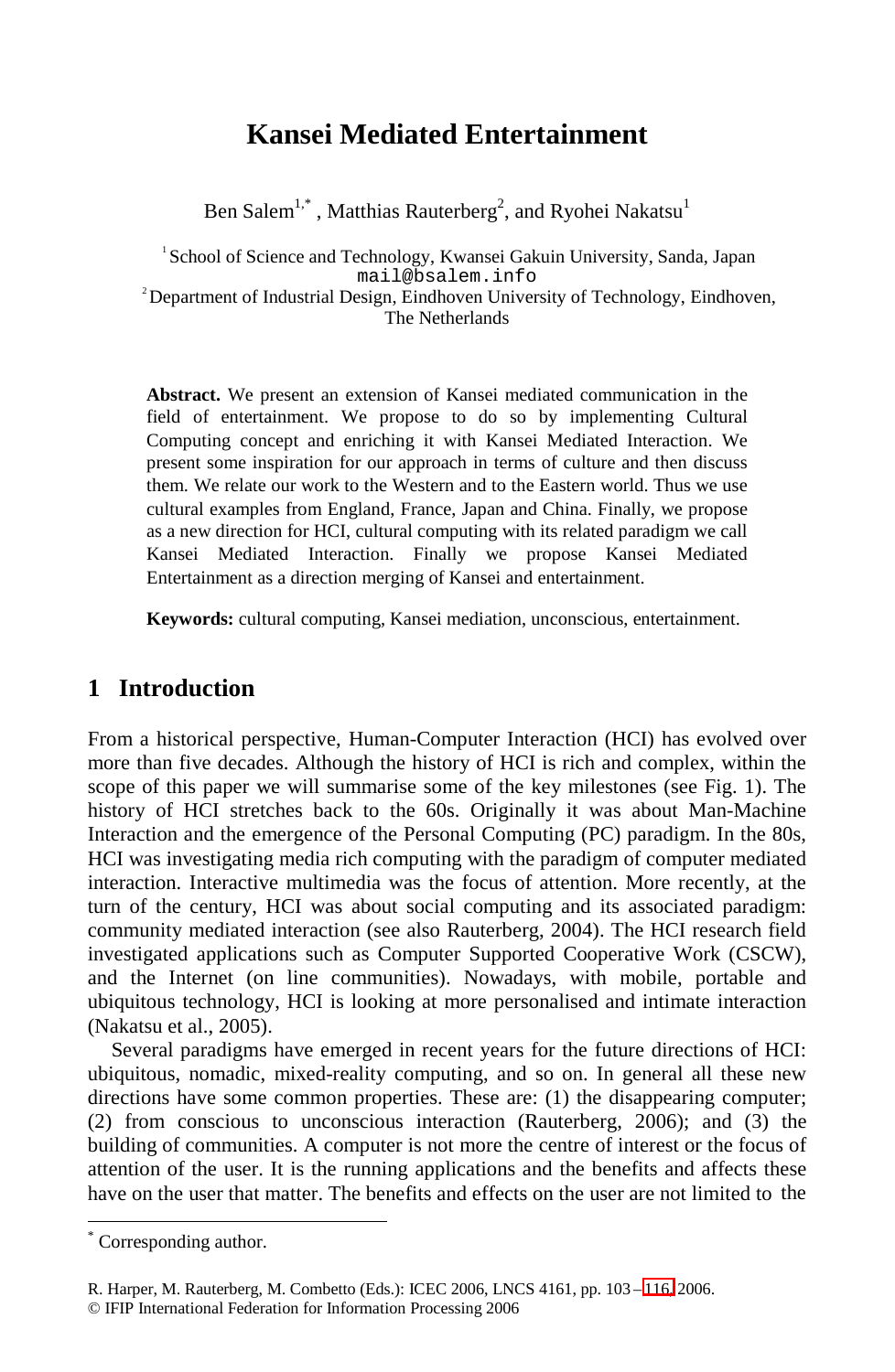

**Fig. 1.** From Personal to Cultural Computing

domain of the application but have been extended to include all aspects of interest to the user. In this perspective, cultural computing has emerged as an interesting direction. A direction we are interested to investigate.

#### **1.1 Cultural Computing**

Culture is the integration of human behaviour that includes attitudes, norms, values, beliefs, actions, communications and groups (ethnic, religious, social, etc.). These are exchanged between members of the same culture in an implicit way and with members of different culture in an explicit way (see Fig. 2).

Tosa et al (2005) think of *Cultural Computing* as a method for cultural translation that uses scientific methods to represent the essential aspects of culture (see also CCP, 2004). Including cultural concepts that heretofore have not been the focus of computing, such as mental images of Eastern thought and Buddhism, and the Sansui paintings, poetry and kimono that evoke these images, they projected the style of communication developed by Zen schools over hundreds of years into a world for the user to explore – an exotic Eastern Sansui world: the ZENetic computer. Through encounters with Zen Koans and haiku poetry, the user is constantly and sharply forced to confirm the whereabouts of his or her self-consciousness. Salem and Rauterberg (2005a) discuss the relationship of cultural computing and entertainment. What would be an equivalent system for Cultural Computing in the West? Nakatsu et al (2006) try to give a future direction in form of 'Kansei Mediation' to transform societies towards Enlightenment. In one astonishing, short period – the ninth century BCE – the peoples of four distinct regions of the civilized world created the religious and philosophical traditions that have continued to nourish humanity into the present day: Confucianism and Daoism in China; Hinduism and Buddhism in India; monotheism in middle east; and philosophical rationalism in Greece. 'Monotheism' and 'philosophical rationalism' is the religious and cultural foundation of the occident. Kant (1784) gave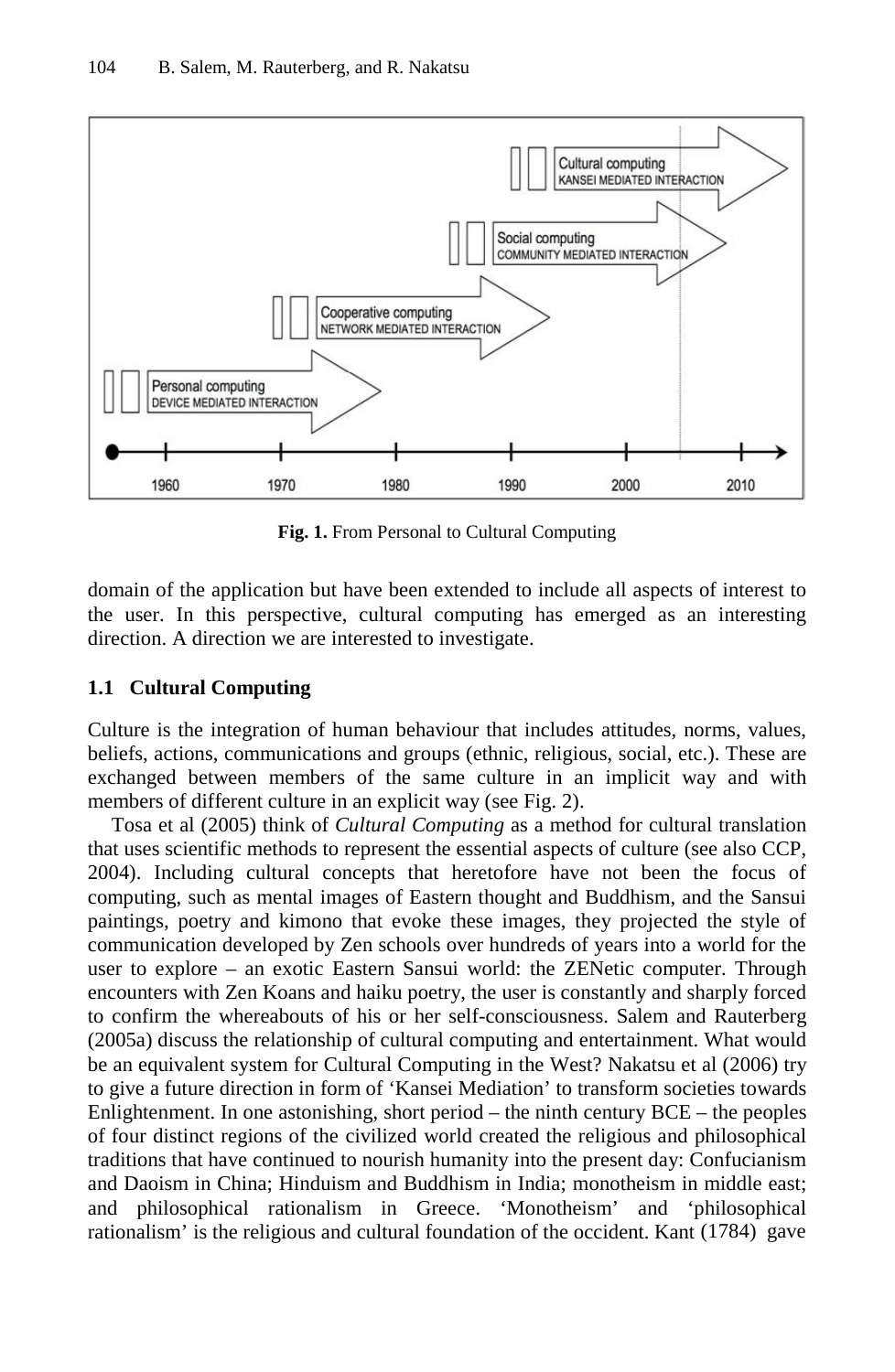

**Fig. 2.** Culture is determined partly by explicit (straight lines) and mainly by implicit communication (broken lines) about attitudes, norms, values, beliefs, etc. Different cultures are characterized by their social behaviour pattern and produced artefacts.

a first answer to the question, "What is Enlightenment?" He indicated that the 'way out' that characterizes Enlightenment in the West is a process that releases us from the status of 'immaturity'; and by 'immaturity,' he meant a certain state of our will that makes us accept someone else's authority to lead us in areas where the use of reason is called for. Enlightenment is defined by a modification of the pre-existing relation linking will, authority, and the use of reason.

**Commedia Virtuale:** Ben Salem (2005) has investigated face, hand and body expressions to be applied to avatars of a virtual environment to improve their communication capabilities and enrich and facilitate their perception by users of a virtual environment. He has based his work on inspiration from the world of theatre. In this perspective Commedia dell'Arte and Noh theatre have been the focus of his attention. He explored key features of Commedia dell'Arte namely improvisation, exaggerated gestures and expressive postures, and investigated how their adoption in the design of avatars are useful for Collaborative Virtual Environments. With the same objectives we looked at another theatre style, the Noh theatre. He investigated the variety of masks and the choreography. The outcome was a visual language for avatars made up of postures, gestures and appearances. He has concluded this investigation with the production of an experimental theatre play involving real and virtual actors and performing a classical plot from Commedia dell'Arte.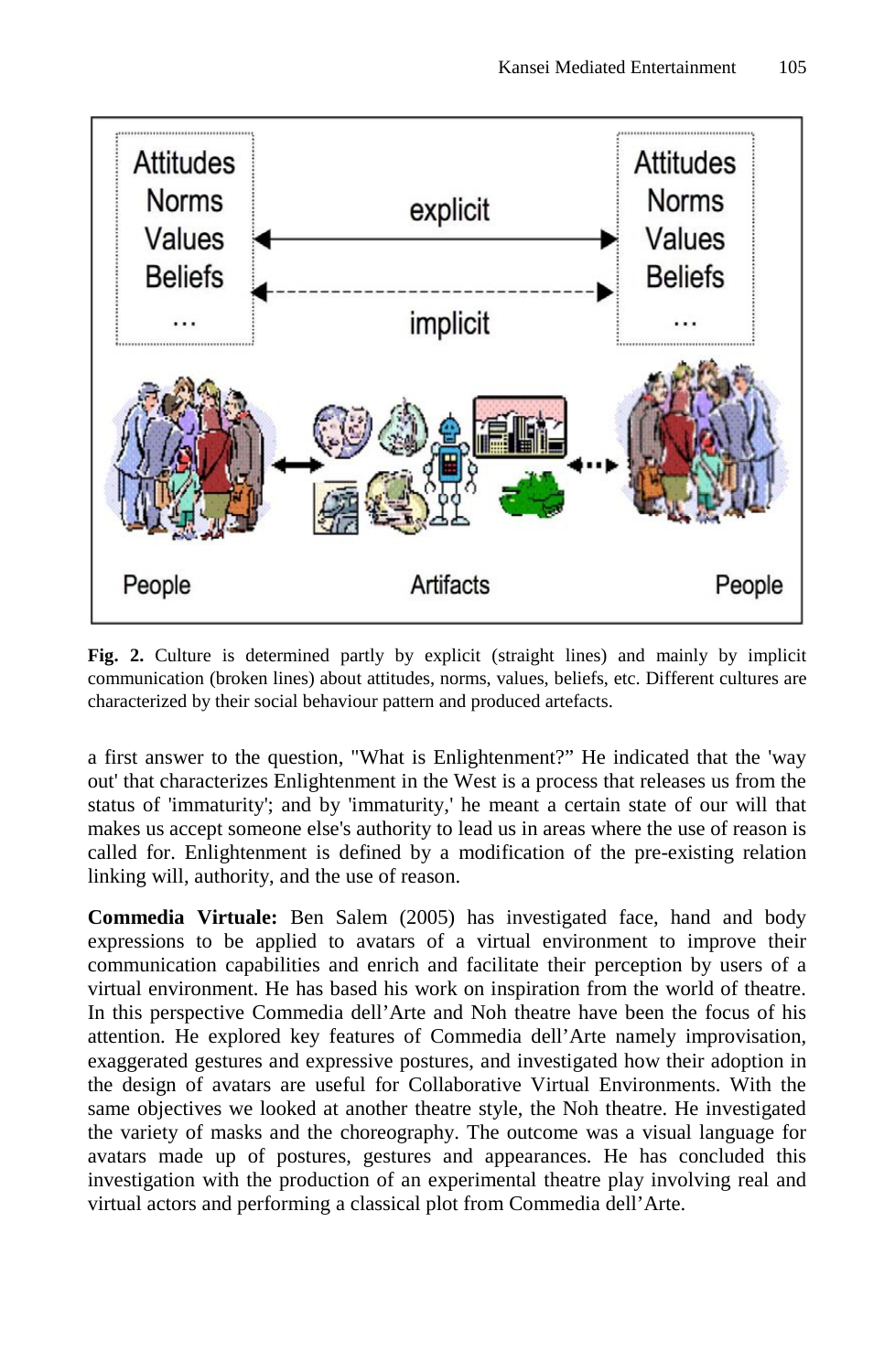Pet Robots: There has been several investigations of various robotic systems for personal interaction: turning robots into pets and subjects of empathy. Developing a robot to nurture social and interpersonal skills to its user can be seen as a new dimension. The Tamagochi, Furby, micro-pets are examples that could be used as inspiration (Salem and Rauterberg, 2005b). The key issues they addressed were: (1) Rendering of emotion through postures and movements (Bartneck and Reichenbach, 2005), (2) effective human perception of the emotions expressed by the robot, (3) clear rules of engagement and social rules used by the human and the robot, (4) as natural as possible interaction between the user and the robot, and (5) real-time performance by the robot. Several modalities are available: body postures, body movements, simplified hand gestures, head movements, and the production of nonspeech sounds. Social obligations and dialogue etiquette between the robot and his user will determine to a certain extent the experience the user will have of the robot. How the robot to be perceived is another major challenge. In our opinion to ensure a high level of empathy and the perception of real-like companionship, the robot should not be perceived as a tool, a pet or a cartoon creature but it should rather be perceived like an artificial being in between a pet and a human. This vision will be used as guideline for the robot(s) in ALICE (see next sections).

**The Sensorama Simulator:** A system to stimulate the senses of the user with the aim of simulating an actual experience realistically (see Fig. 3). Various applications were proposed for this system. It was designed to be an arcade game, a training and educational tool. Essentially it is a system that let the user experience a ride on a motorbike in the most realistic way (remembering the system was developed in the 1960s). Rightfully, Sensorama is considered as the pre-cursor of many interaction developments such as multi-media and Virtual Reality. Although not explicitly described as such, we consider the Sensorama as the precursor of cultural computing. It implemented a range of media with the intent of simulating a realistic experience. To do so it included medias such as smells, wind, noises that are associated in the Western World with a bike ride in a town (Heiling, 1962).





3.1. Picture of the system 3.2. Drawing from the patent application

**Fig. 3.** The Sensorama Simulator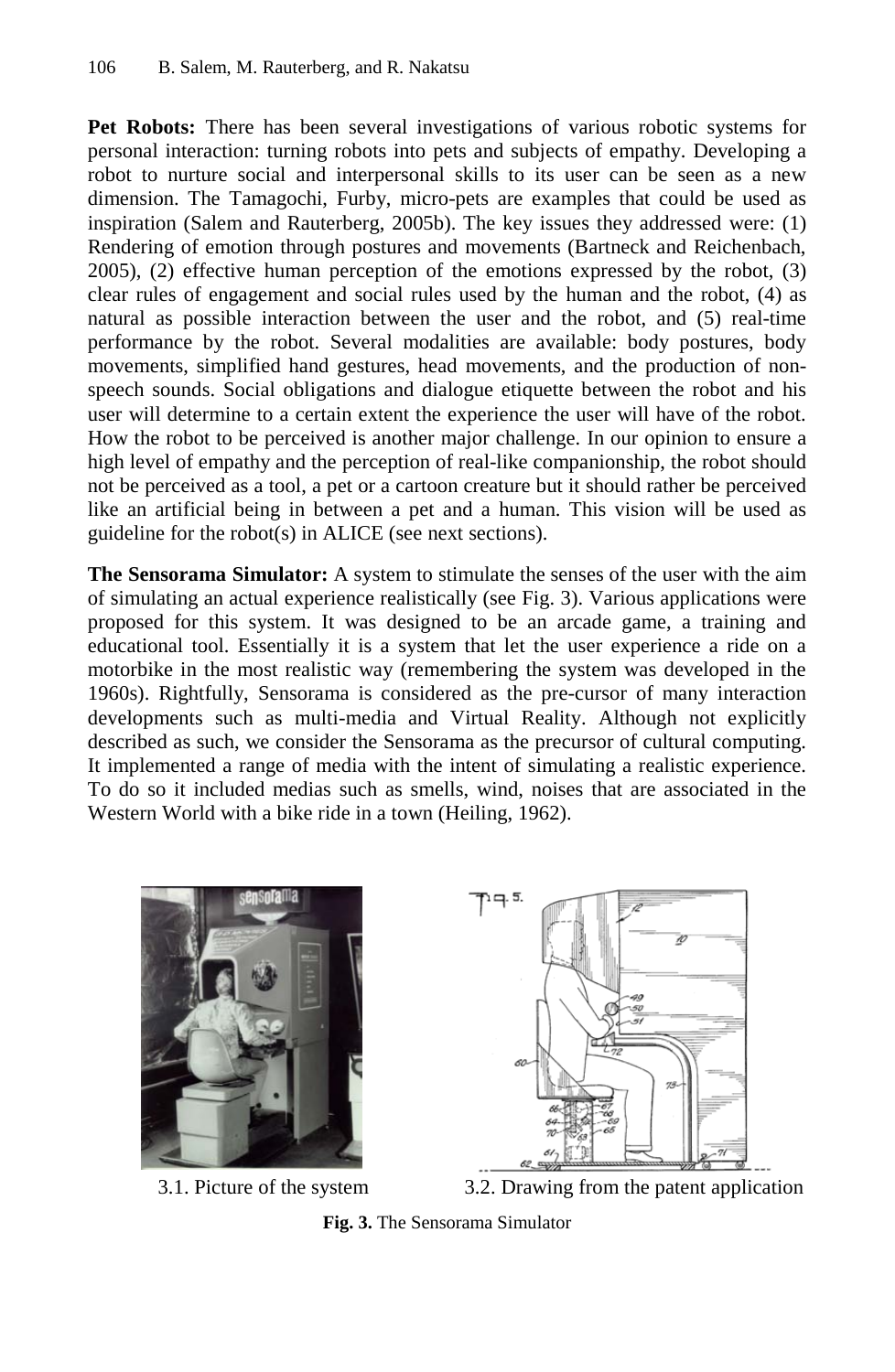Implementing similar systems for a range of applications rather than for the rendering of a single experience would be quite challenging. We advocate a different direction. One that relies on culture rather than experience.

#### **1.2 Implementing Cultural Computing**

Cultural computing (CC) is more than integrating a culture into the interaction. It is about allowing the user to experience an interaction that is closely related to the core aspects of his/her culture. In a way that let him/her engage with the interface using the values and attributes of his/her own culture. As such it is important to understand one's cultural values and how to render them during the interaction. As there are many cultures that we could investigate, there is a need to select a subset of cultures. In this paper we will focus on two representative sub-cultures, one from the Western world prevailing in England, and one from the Eastern World prevailing in Japan.

To understand both cultures in a way that would fit the objectives of our interests, we have sought illustrative examples of both. Thus, we have investigated illustrative stories that are well known, accessible, classical in their respective cultures and relevant from the point of view of cultural computing. We also looked for stories that would be helpful in the understanding of the essential aspects of both Western and Eastern cultures.

The origin of Western culture stories can be traced back to Greek mythology. An example of Greek mythology is the Illiad and the Odyssey written by Homer in the  $8<sup>th</sup>$ Century BC. Illiad tells the story of the siege of the city of Illium during the Trojan War. The Odyssey describes the heroic journey back home from the Trojan war of Odysseus king of Ithaca. As for the Eastern Culture of Japan, the original works are the two mythological books Kojiki and Nihonshoki., completed in 712 and 720 respectively. Kojiki describes various myths and legends of Japan. It starts at the beginning of the world and ends at the reign of Empress Suiko. Nihonshoki is a compilation of the chronicles of Japan. Kojiki emphasise the mythical while Nihonshoki is more factual.

The historical mythologies could have been used, but within the context of our work they are rather complex in content, narrative and plot. We have selected less predominant stories but relevant none the less. These are for the Eastern culture: the story of The Ox herding attributed to a Ch'an master (circa 1200s), and the Journey to the West (1590). For the Western culture we have selected Alice in Wonderland by Lewis Carroll (1865), and Le Petit Prince by Antoine de Saint Exupery (1943). These stories help understand the underlying cultural value or question it. For the Eastern culture, the value dealt with is enlightenment, while it is orderly rational reason for the Western culture. In the next section we present an overview of these stories.

#### **1.3 Eastern Culture: Story of the 'Ox Herding' (Enlightenment)**

This short story has ten steps:

**[1] Seeking the ox:** Starting the journey, while being unaware that a dualist approach cannot lead to the understanding of the true nature of mind. There should not be a mind/body separation.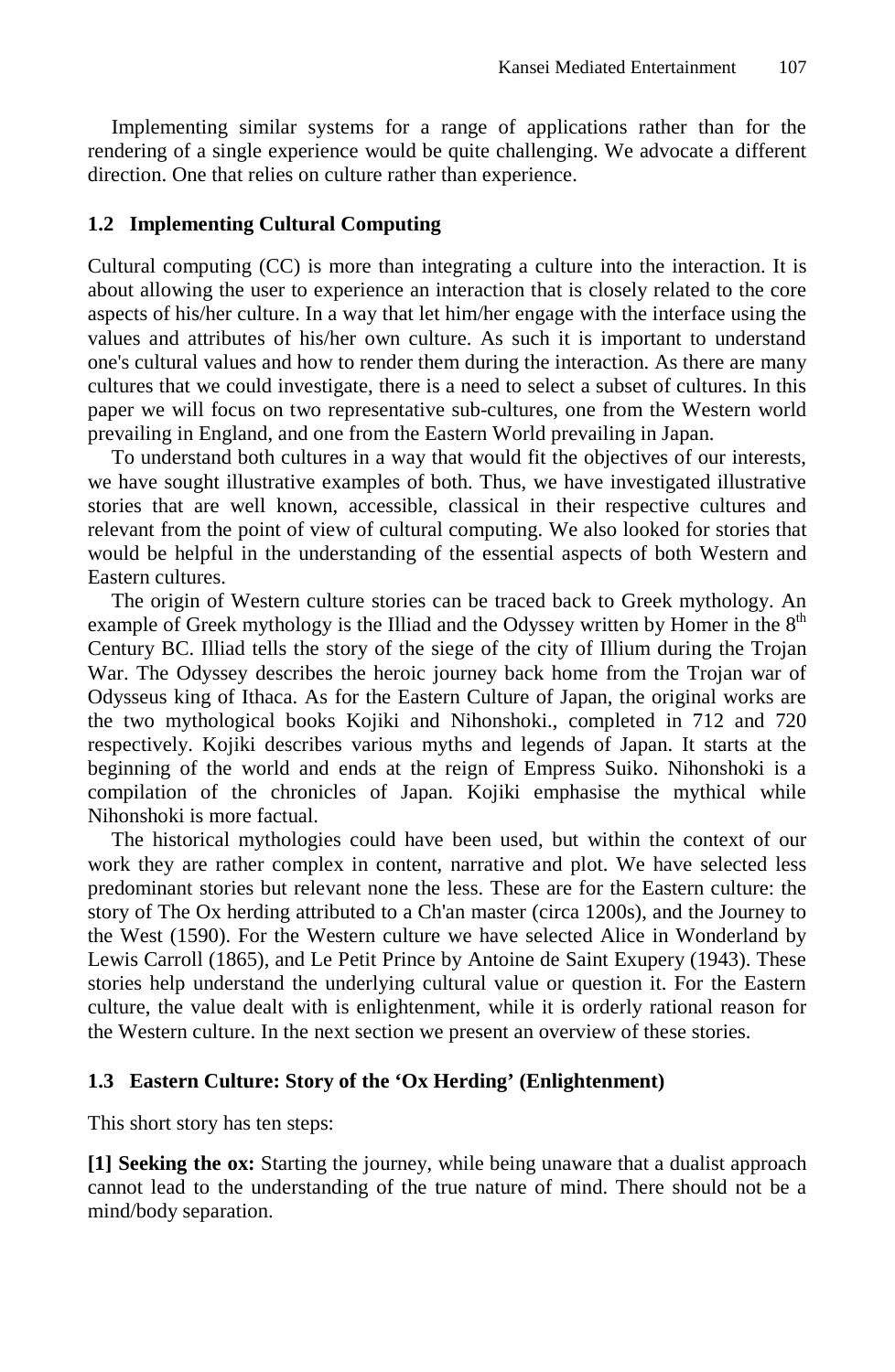**[2] Seeing the ox tracks:** Although the ox is still not seen, the tracks confirm its existence, and lead to way to it. Through self discipline and training, it is possible to rediscover one's true self.

**[3] Seeing the Ox:** The path to enlightenment has been seen. It is about finding one's true self, through trial and errors (see Fig. 4.1).

**[4] Catching the Ox**: Although the ox has been seen, the difficulty now is to catch it (see Fig. 4.2).

**[5] Herding the Ox:** Kencho is finally obtained after a long period of disciplinary training. However, the Kencho attained is only a stepping stone towards Satori (see Fig. 4.3).

**[6] Coming Home on the Ox's Back:** The efforts paid off. The ox and the herder move together effortlessly. This shows the state in which one completely finds one's true self, that is, the state in which one obtains Satori (see Fig. 4.4).

**[7] Ox is forgotten:** The ox and the herder become one. Dualism has been overcome and the herder has no worldly attachments any more.

**[8] Both Ox and self forgotten:** The separation of reality from the mind is gone. Enlightenment is experienced and the mind has escaped.

**[9] Returning to the source:** Back to square one. The world carries on as always.

**[10] Returning to help others:** The enlightened has renounced all to selflessly help others (see Fig. 4.5).



**Fig. 4.** Various representations of the Ox Herding Steps

The ten Ox Herding Pictures (Fig. 4) are an imagery of an illusion to be negated before a seeker can experience enlightenment. In these pictures, the ox symbolise the mind, while the herder the seeker. The illusion being that reality is separate from the mind (Budhanet, 2006). These metaphorical steps help one achieve Kencho and then Satori. Kencho is the initial awakening experience, while Satori is the more lasting experience of enlightenment. Both are however transitional compared with the Nirvana.

#### **1.4 Eastern Culture: Story of 'Journey to the West' and 'Dragon Ball'**

The Journey to the West is a Classical Chinese novel written circa 1590s.The story is a mythology describing the pilgrimage of a monk from China to India seeking religious texts called Sutras, and deals with *ideals*, *redemption* and *atonement*.

A modern version of this novel is the popular Dragon Ball Japanese Manga. It is loosely based the traditional Chinese tale. Dragon Ball is about the life and adventures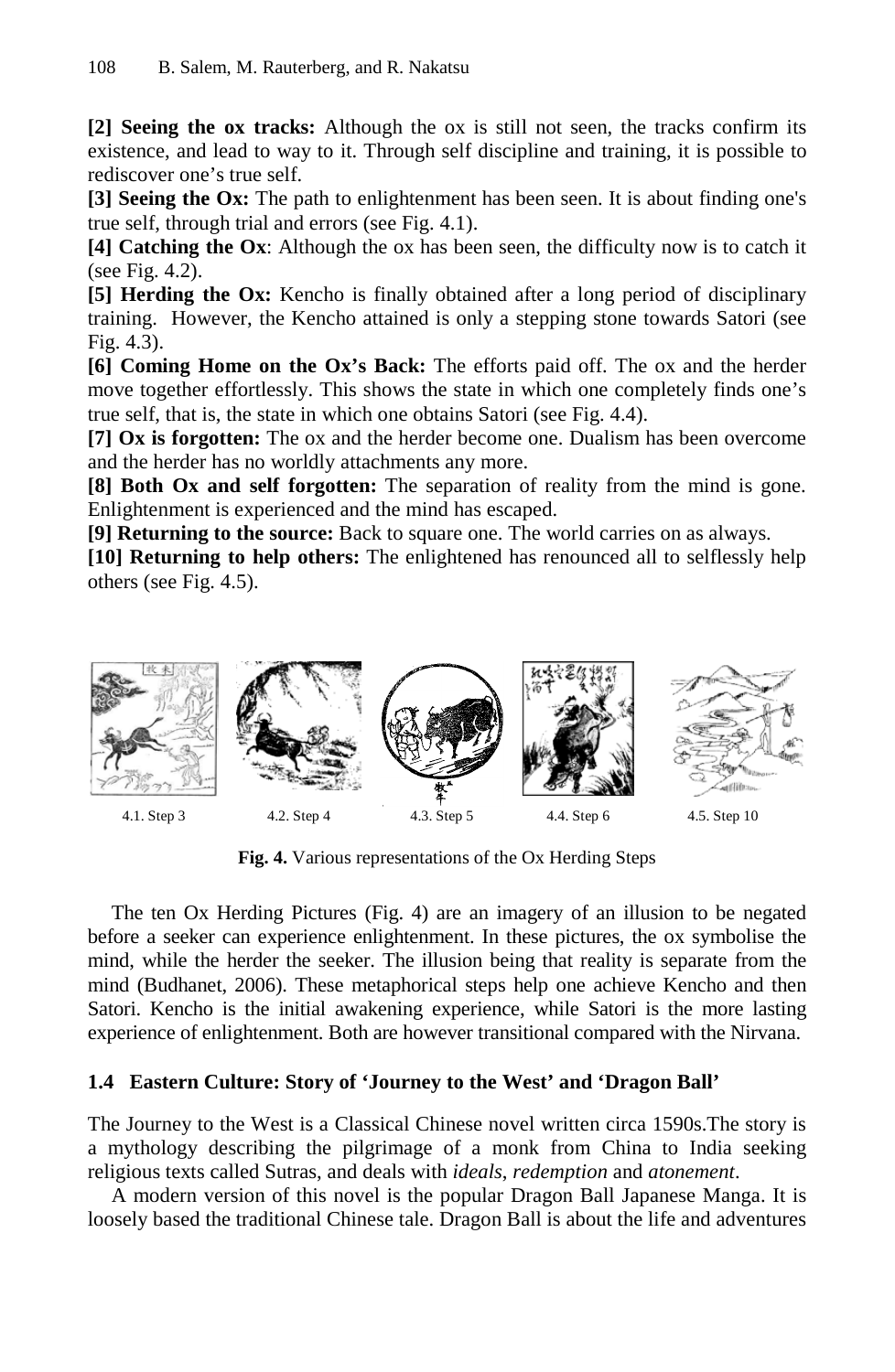of Son Goku, a monkey-tailed character, from his childhood all the way to being a grandfather. During his life he fights many battles and in the way becomes the strongest martial artist in the universe. The Dragon Balls are one component of the universe. They are magical spheres to summon a dragon and are scattered across the world.



**Fig. 5.** Characters from 'Journey to the West'  $(5.1)$  and 'Dragon Ball'  $(5.2 - 5.4)$ 

### **1.5 Western Culture: Story of 'Alice in Wonderland'**

Alice adventures happen in a world of paradox, the absurd and the improbable (Wikipedia, 2006). The key aspects of Alice in Wonderland can be resumed in the following points: (1) a non linear non constant time flow; (2) a distortion of space and people; (3) a counter-intuitive, common sense defying heuristics. Alice's adventures are illustrative of English culture. Indeed English and Western culture in general are based on Monotheist religions (Judaism, Christianity, and Islam) which are concerned with certainty and absolutism: in the sense of absolute truth and certainty. Western culture is also based on Cartesian logic, analytical reasoning and a linear and constant flow of time.



**Fig. 6.** Characters from Alice Adventures in Wonderland

Alice in Wonderland can be used to give interesting examples of many of the basic concepts of adolescent psychology. Alice's experiences can be seen as symbolic depictions of important aspects of adolescent development, such as initiation, identity formation, and physical, cognitive, moral, and social development (Lough, 1983).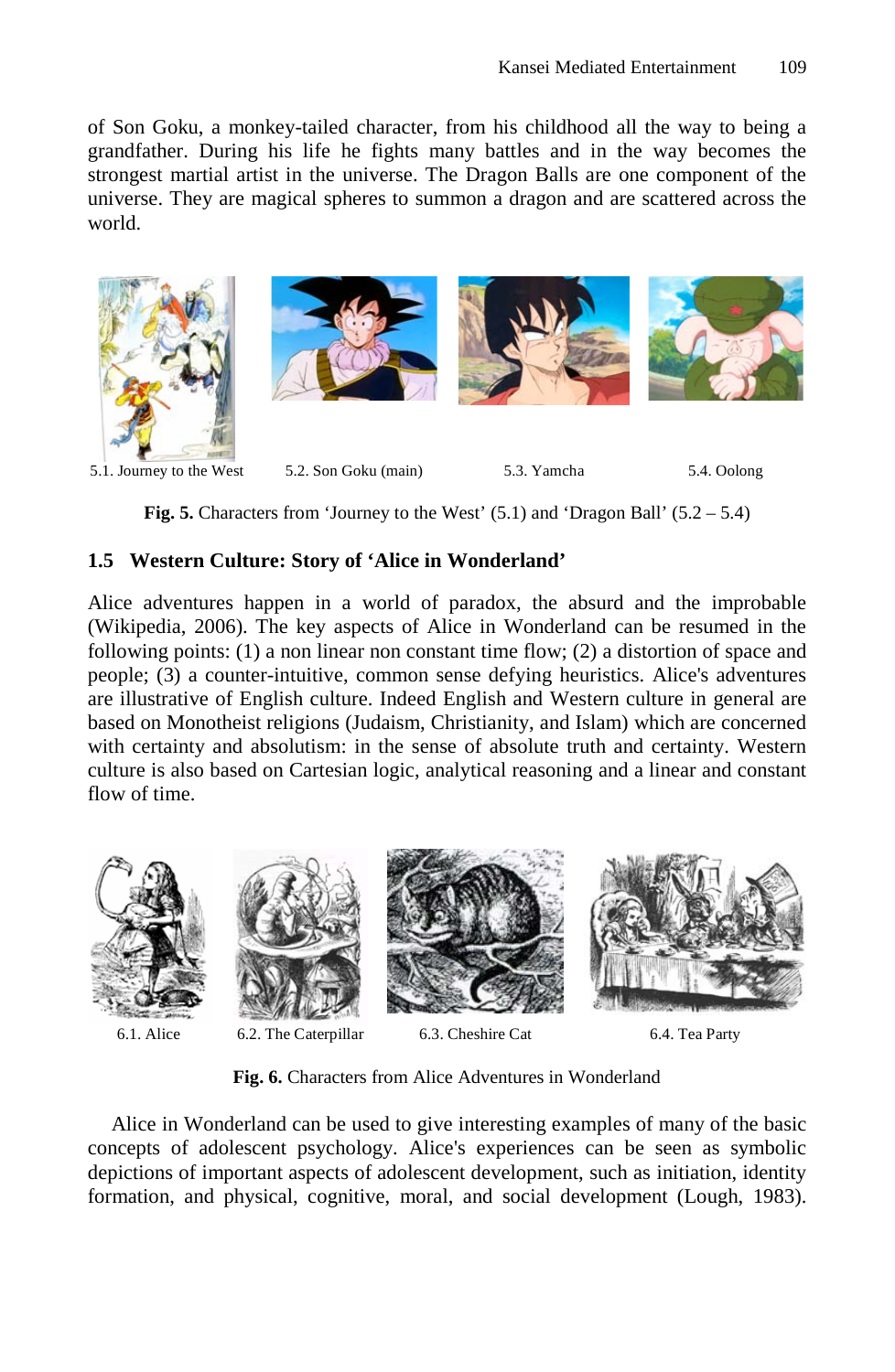Alice's adventures are deconstructive<sup>1</sup> in nature and as such are directly challenging the strongly held belief of a linear, single track and sequential reality.

#### **1.6 Western Culture: Story of 'Le Petit Prince'**

This story is mainly about *wisdom* and *maturity*. A young child (the 'prince') lives in a small asteroid where there are two volcanoes and a rose (see Fig. 7). One day the prince leaves to visit the rest of the universe. He visits several asteroids where he meets adults who are all caricature in their own ways:

**The king,** who reign over the stars by ordering them to do what they would anyway.

**The conceited man,** who wants to be admired by everyone.

**The drunkard,** who drinks to forget that he is ashamed of drinking.

**The businessman,** who is always busy counting the stars he is convinced he owns.

**The lamplighter,** who lights and extinguishes the lamp once a minute because he lives in a fast rotating asteroid.

**The geographer,** who makes maps of the world, does not trust things he hasn't seen with his own eyes but have never left his desk.



**Fig. 7.** Characters and Scenes from 'Le Petit Prince'  $(7.1 - 7.4)$ 

The story is rich of famous quotes such as "Grown-ups never understand anything by themselves, and it is tiresome for children to be always and forever explaining things to them". The main character is sometimes very spontaneous and naïve, for instance in one statement he seems to disregard the need to wait for nature "I am very fond of sunsets. Come, let us go look at a sunset now". However The Little Prince is well aware of the importance of emotions and clearly states so when saying: "Here is my secret. It is very simple: One does not see well but with the heart. The essential is invisible to the eye". At other point the character is philosophical: "What makes the desert beautiful," says the little prince, "is that somewhere it hides a well".

Our aim is to use these selected stories as inspiration for the design of cultural computing. However we need first to describe the interaction paradigm we wish to use in the implementation of cultural computing.

### **2 Implementing Cultural Computing**

Our approach is to create an interaction based on the cultural values highlighted in these stories. The drawback of this approach is the cultural dependency of the

l

<sup>&</sup>lt;sup>1</sup> See the work of the philosopher Jacques Derrida.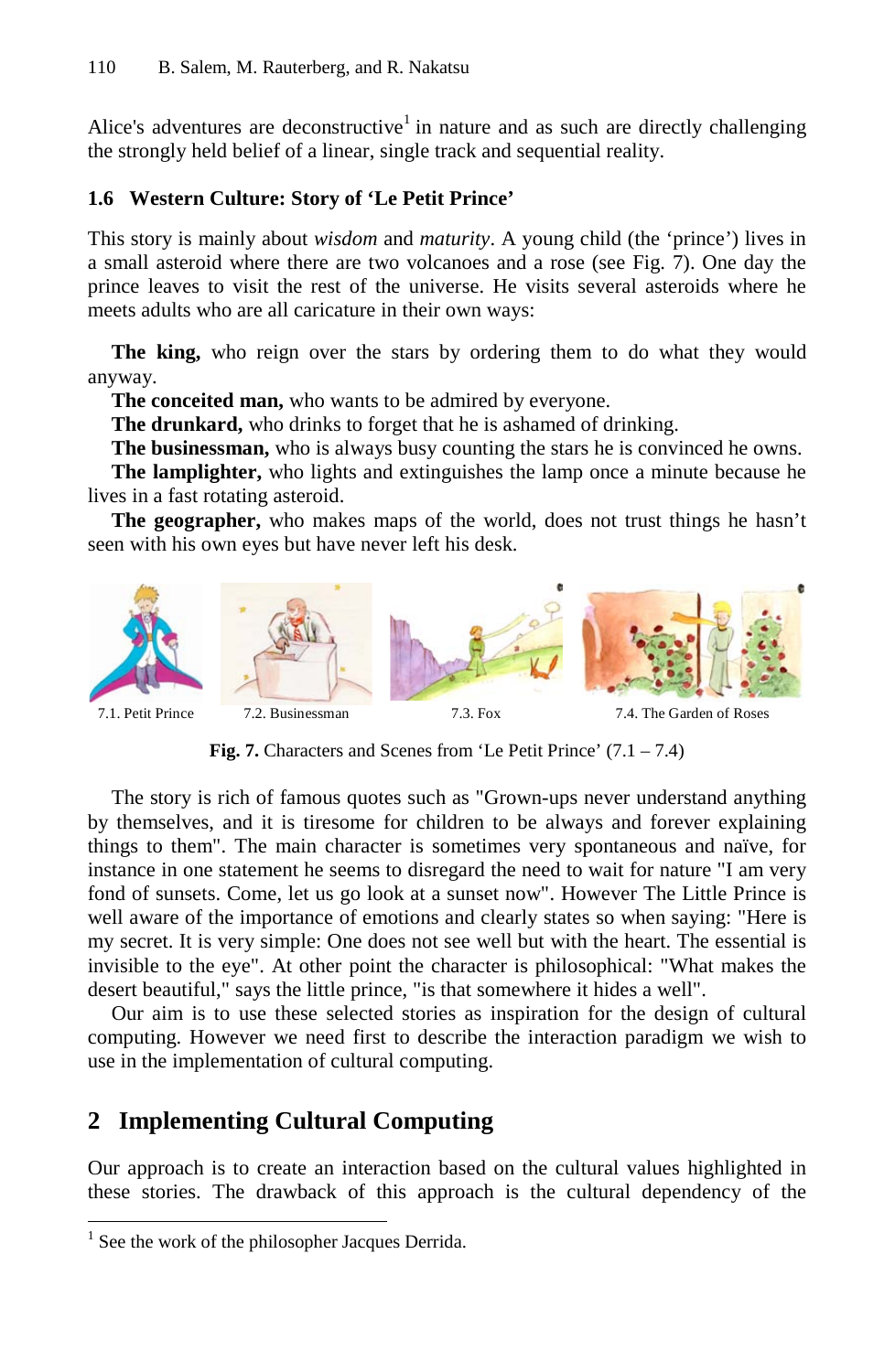interaction developed (Nisbett et al., 2001). A westerner would understand and appreciate the implementation of an interaction inspired from 'Alice in Wonderland Adventures' or 'Le Petit Prince', but will be puzzled if s/he was presented with an interaction inspired from the 'Ox story' or 'The Journey to the West'. Similarly, an easterner would appreciate the second set and be confused by the first.

Although the cultural dependency is somewhat a drawback it has many advantages. Cultural computing allows for a much richer experience to be rendered. This is thanks to the complexity and depth of the semantics involved. There is also the advantage of higher bandwidth of information at the interface as symbolic meanings and implicit knowledge can be used. The interface is not limited to explicit messages and meanings. However, there is a challenge in finding culturally rich media that could be used to deliver our proposed system. We propose to rely on Kansei Mediation (KM) as a mean to deliver the necessary media and bandwidth rich interface.

#### **2.1 Kansei Mediation**

KM is a form of multimedia communication that carries non-verbal, emotional and Kansei information (Nakatsu et al., 2006). It is a combination of Kansei Communication and Kansei Media. In essence it is about exchanging cultural values efficiently and effectively. Kansei Communication is about sharing implicit knowledge such as feelings, emotions and moods. Kansei Media are the channels used to do so, such as voice tone and non-verbal communication. The integration of multiple, multimode and Kansei Media can enable a type of interaction that is neither biased towards cognition, nor biased towards awareness. This is what we call Kansei Mediated Interaction (KMI).

#### **2.2 KMI in the Time Domain**

Several cognitive functions can be ordered according to their life-span (see Fig. 8). KMI has the potential to stimulate and influence most of these functions. The cognitive functions are: *reflexes*, *sensations*, *thoughts*, *dreams*, *emotions*, *moods*, and *drives*.



**Fig. 8.** Time Scale of some cognitive functions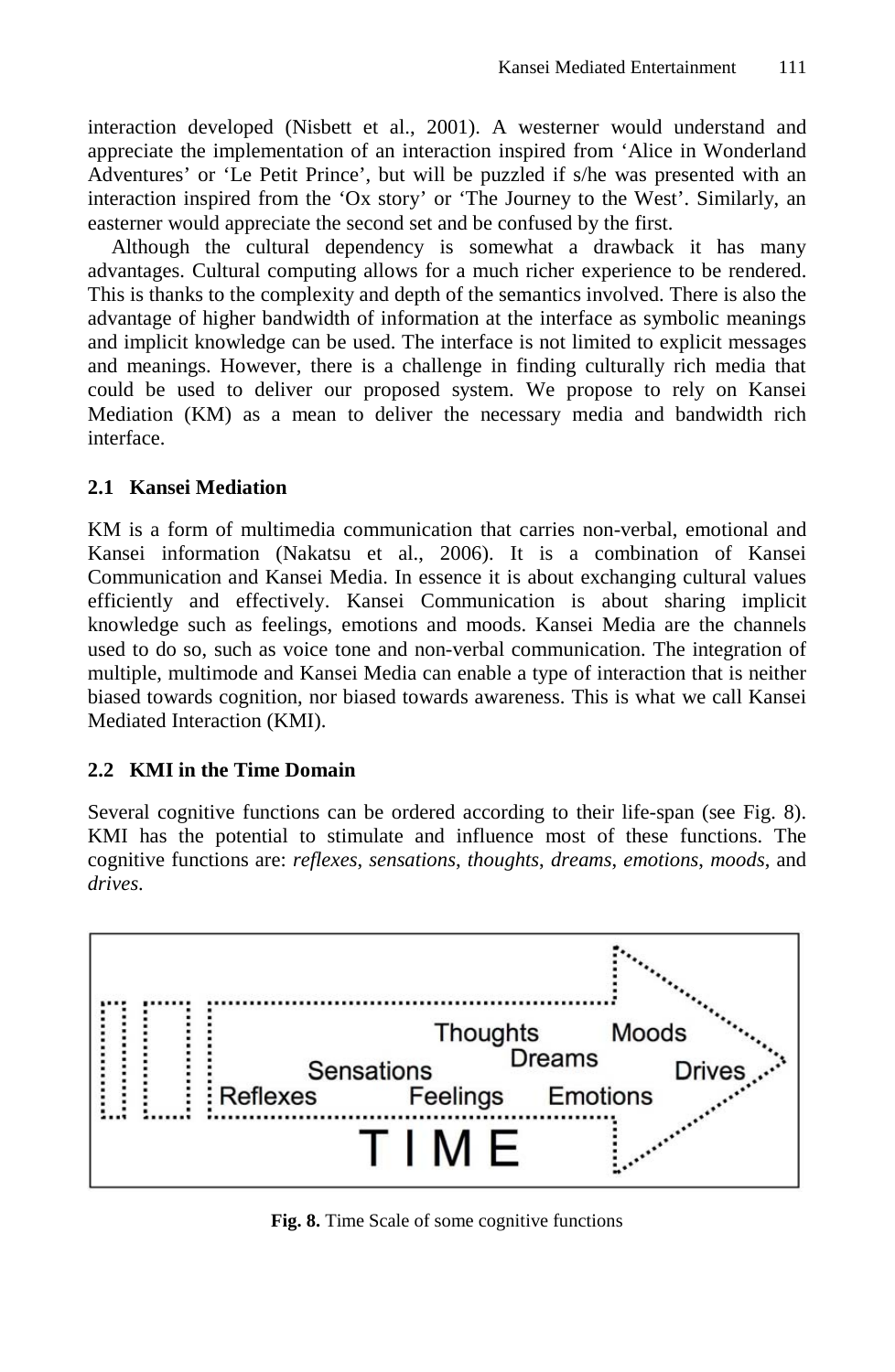These different cognitive functions are linked to different control systems (bold black in Fig. 9) of our body. In turn, these links help us design the right interaction (italic in Fig. 9) through various body parts and control systems. To achieve KMI, one could implement the interaction using a combination of channels and medias (as the examples given to the right of Fig. 9).



**Fig. 9.** From human control mechanisms to entertainment [CNS: Central Nervous System, PNS: Peripheral Nervous System]

#### **2.3 Case Study: Alice in Wonderland**

The first interactive, but semi-immersive virtual reality system based on parts of 'Alice's Adventures in Wonderland' was developed at the Entertainment Technology Centre of Carnegie Mellon University. Pierce et al (1999) created a successful virtual experience based on a head-mounted display (HMD) to overcome some or all of the following problems: entering a virtual world is a jarring experience, people do not naturally turn their heads or talk to each other while wearing an HMD, putting on the equipment is hard, and people do not realize when the experience is over. In the Electric Garden at SIGGRAPH 97, they presented the Mad Hatter's Tea Party, a shared virtual environment experienced by more than 1,500 SIGGRAPH attendees. They addressed these HMD-related problems with a combination of back story, seethrough head mounted displays, virtual characters, continuity of real and virtual objects, and the layout of the physical and virtual environments.

Our current project ALICE, is an augmented reality (AR) narrative with intelligent agents acting as characters who lead the user through virtual and real locations, moral choices and emotional states. The narrative is a surreal quest, sometimes funny, sometimes disturbing. The character White Rabbit (in our case a robot) introduces himself and joins with the user in a series of absurdist challenges. ALICE is an educational journey towards the user's heart's desire, designed to provoke selfreflection on a number of unconscious cultural issues: logic and reasoning, self and ego, bullying and trusting others; selfish- and selfless-ness; and sublimating pleasure. The user is given the opportunity to occupy and experience any of these mental and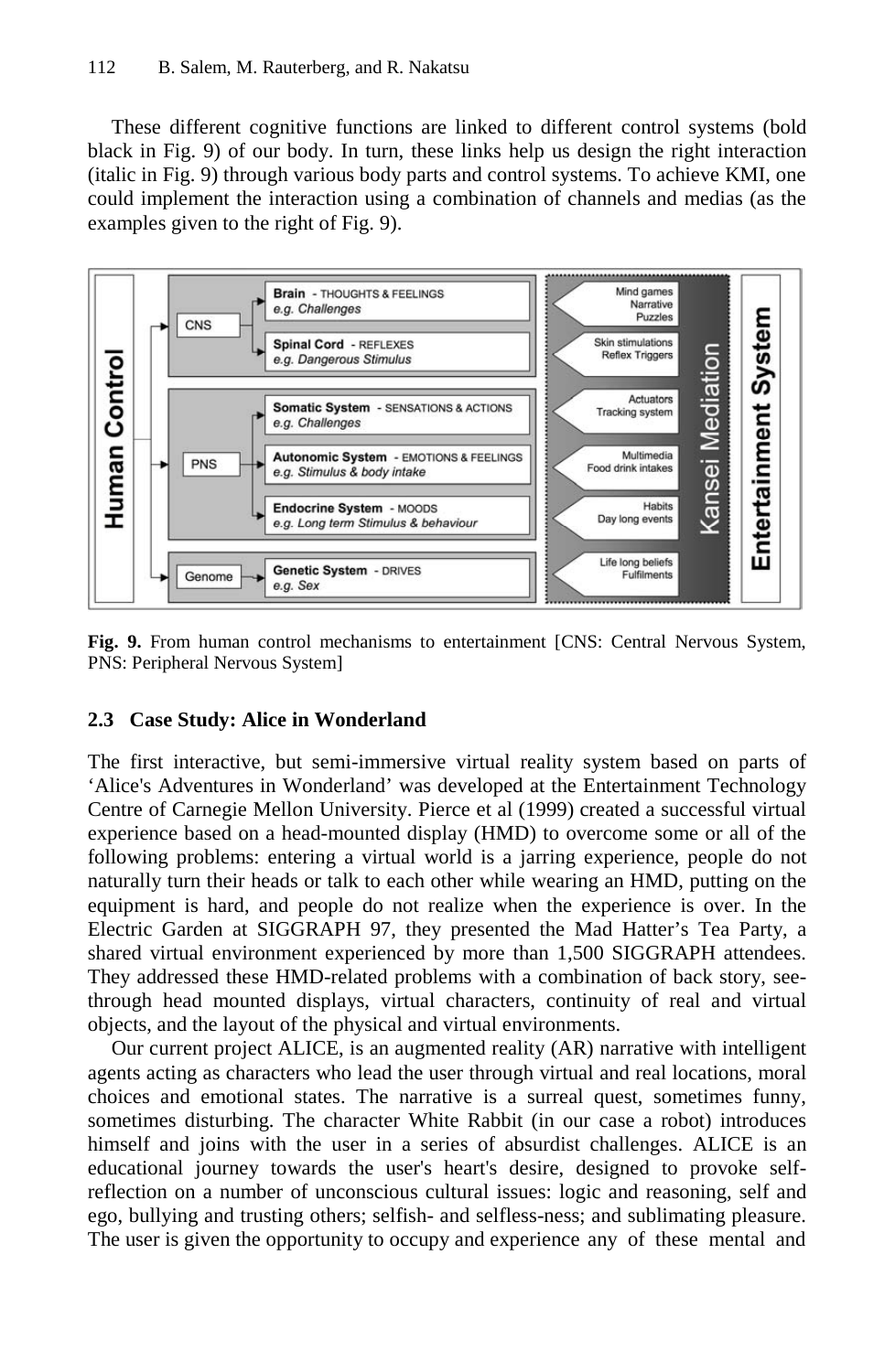

**Fig. 10.** The 3 stages we plan to implement

emotional positions. This will be achieved in line with the Alice in Wonderland plot (albeit shortened).

**Stage-1:** To simulate the 'Down the Rabbit Hole' experience (see Fig. 11), the entrance is a spiral tube slide that ends in the projection cave of stage-2. The spiral tube slide includes visual and audio projections throughout the sliding experience. The rabbit-hole goes straight on like a tunnel, and then dips suddenly down, so that the user has no opportunity to stop him- or herself. Either the well is very deep, or the fall is very slow, for the user has plenty of time as he slides down to look about him and to wonder what is going to happen next.



**Fig. 11.** Alice falling down the rabbit hole

**Stage-2:** The end of stage-1 is inside a cave with four walls of which three are projection walls. Through one of the projection walls the user is able to go through (e.g. based on Fog Screen Technology (2006) or just a mechanical solution) to continue the experience. Inside the cave the user has access to two tangible devices: 'nibble' and 'drink me' (see Fig. 12). Both devices are hanging from the ceiling to control their physical height. With these two devices the user can interact with the environment to adjust the size: shrinking or growing. In case of proper sizing the exit door will be opened to leave the cave. The character 'White Rabbit' in form of a pet robot will accompany the user to provide help. The tangible input devices will have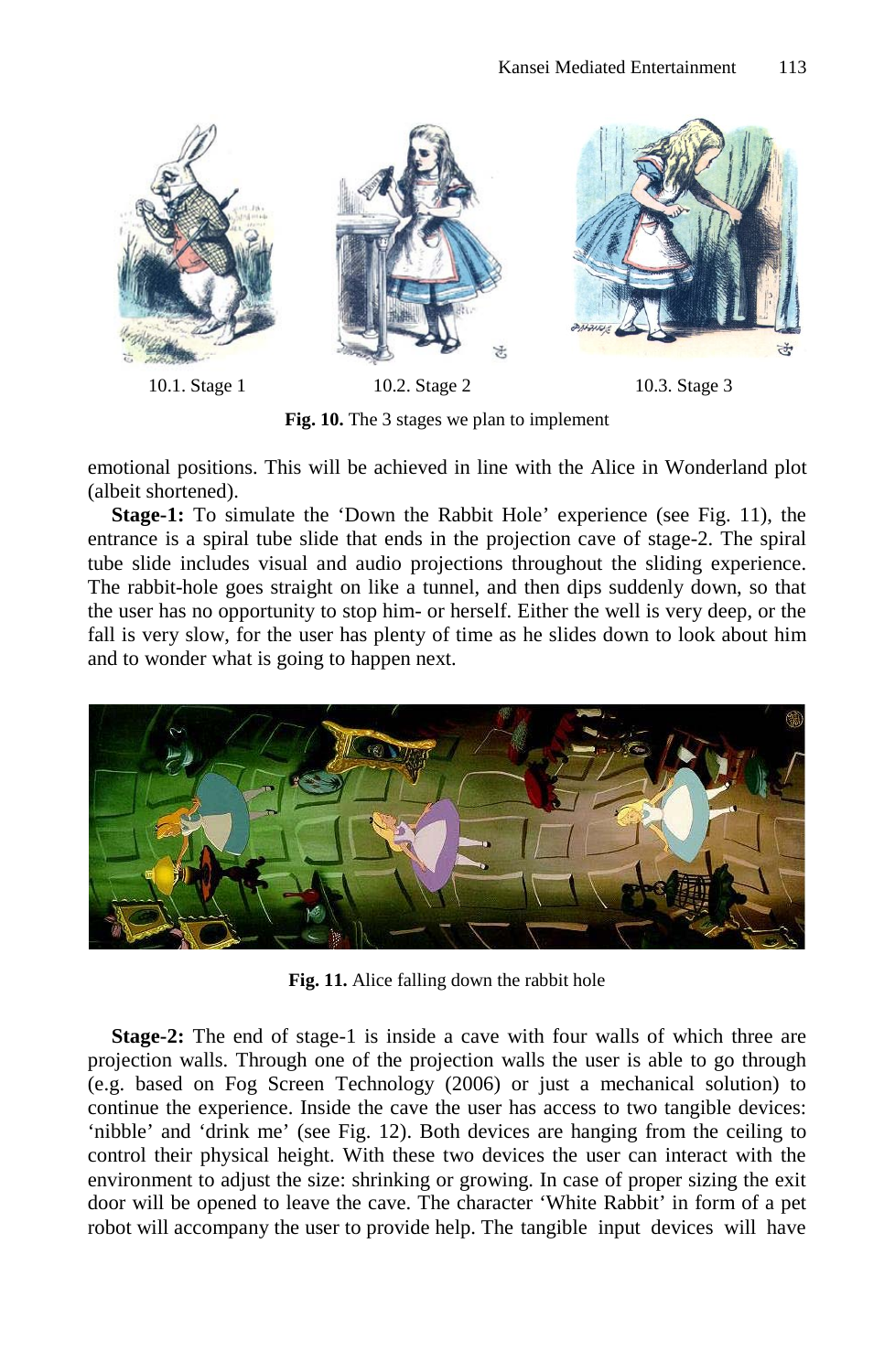

**Fig. 12.** Two tangible input devices 'Nibble' and 'Drink Me'

an orientation sensor (e.g. VTT's SoapBox or a cheaper replacement) so that the amount of 'drinking' or 'eating' can be measured to control the environment.

**Stage-3:** To talk to the Cheshire Cat a painted wall with a back projection area inside this painting is provided (see Fig. 13). In front of this tree a sensitive floor is laid out. Depended on the position of the user, the reaction of the Cat is different (e.g. visible or disappearing). A particular dialog will challenge the user to reflect on logic and reasoning.



**Fig. 13.** Talking to the Cheshire Cat

**Stage-4:** The next stage of the ALICE experience would be the 'Mad Hatter's Tea Party' in which virtual characters and objects are mixed with real objects and agents. The Helio (2006) display technology will be investigated for projecting the virtual objects on the table. Cavazza et al (2004) describe a new approach to the behaviour of 3D environments that supports the definition of physical processes and interactive phenomena. The work takes as a starting point the traditional event-based architecture that underlies most game engines. These systems discretise the environments' Physics by separating the objects' kinematics from the physical processes corresponding to objects interactions. This property can be used to insert a new behavioural layer, which implements AI-based simulation techniques. They introduce the rationale behind AI-based simulation and the techniques they use for qualitative Physics, as well as a new approach to world behaviour based on the induction of causal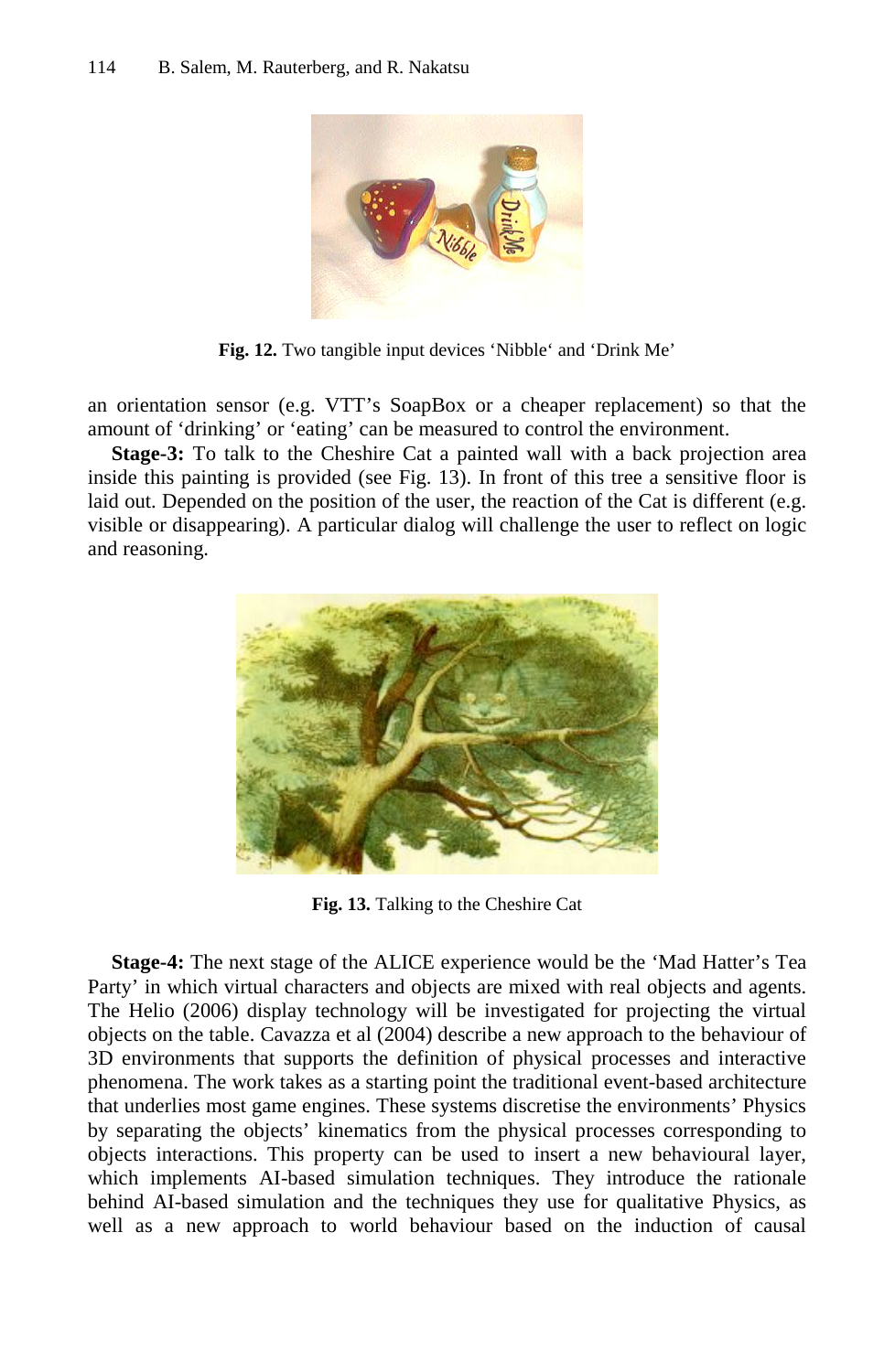impressions. This approach has implications for the definition of complex world behaviour or non-standard physics, as required in creative applications

## **3 Conclusions**

In this paper we have attempted to define and explain a novel concept we call Kansei Mediated Interaction (KMI) and we have tried to illustrate an implementation of KMI in entertainment. In our opinion Kansei Mediated Entertainment (KME) is a promising development because it allows for the delivery of both explicitly and implicitly rich experiences. KME is also of relevance nowadays with the acknowledgment of emotions and feelings as important component of our cognitive functions.

We have focused on our current implementation of KME with the project ALICE, however, for the other stories implementation of KME is also feasible. We hereby outline a possible direction for implementation: (1) Ox Herding and Journey to the West: These stories are metaphors. The plot is not based on a principal character performing some actions. These stories are about the discovery of deeper meanings and values for events and other characters. Therefore its implementation is unlike the Alice in Wonderland implementation. It is translated into the interaction iterations akin to interface choreography. (2) Le Petit Prince Adventures relate to the rediscovery of one's lost personality characters when growing from childhood and entering adulthood. The author is inviting us to re-discover ourselves and let the child in every one of us express him/herself again. A possible implementation is in the form of an environment where the interaction is based on play and other children related activities.

Finally, we hope to have raised the awareness of Kansei media and communication in the field of entertainment and demonstrated through our proposed KME of the significant potential a Kansei approach could have on entertainment.

### **Acknowledgement**

This paper was written as part of a long-term cooperation between the School of Science and Technology, Kwansei Gakuin University, Japan and the Department of Industrial Design, Eindhoven University of Technology, The Netherlands. We are grateful for the sponsoring of Microsoft Research Europe.

### **References**

Bartneck C, Reichenbach J (2005). Subtle emotional expressions of synthetic characters. *International Journal of Human-Computer Studies*, 62(2), 179-192.

Cavazza M, Hartley S, Lugrin JL, Libardi P, Le Bras M (2004). New Behavioural Approaches for Virtual Environments. *Lecture Notes in Computer Science*, vol. 3166, pp. 23- 31.

CCP (2004) Cultural Computing Program, http://www.culturalcomputing.uiuc.edu/ FOGSCREEN (2006), http://www.fogscreen.com/